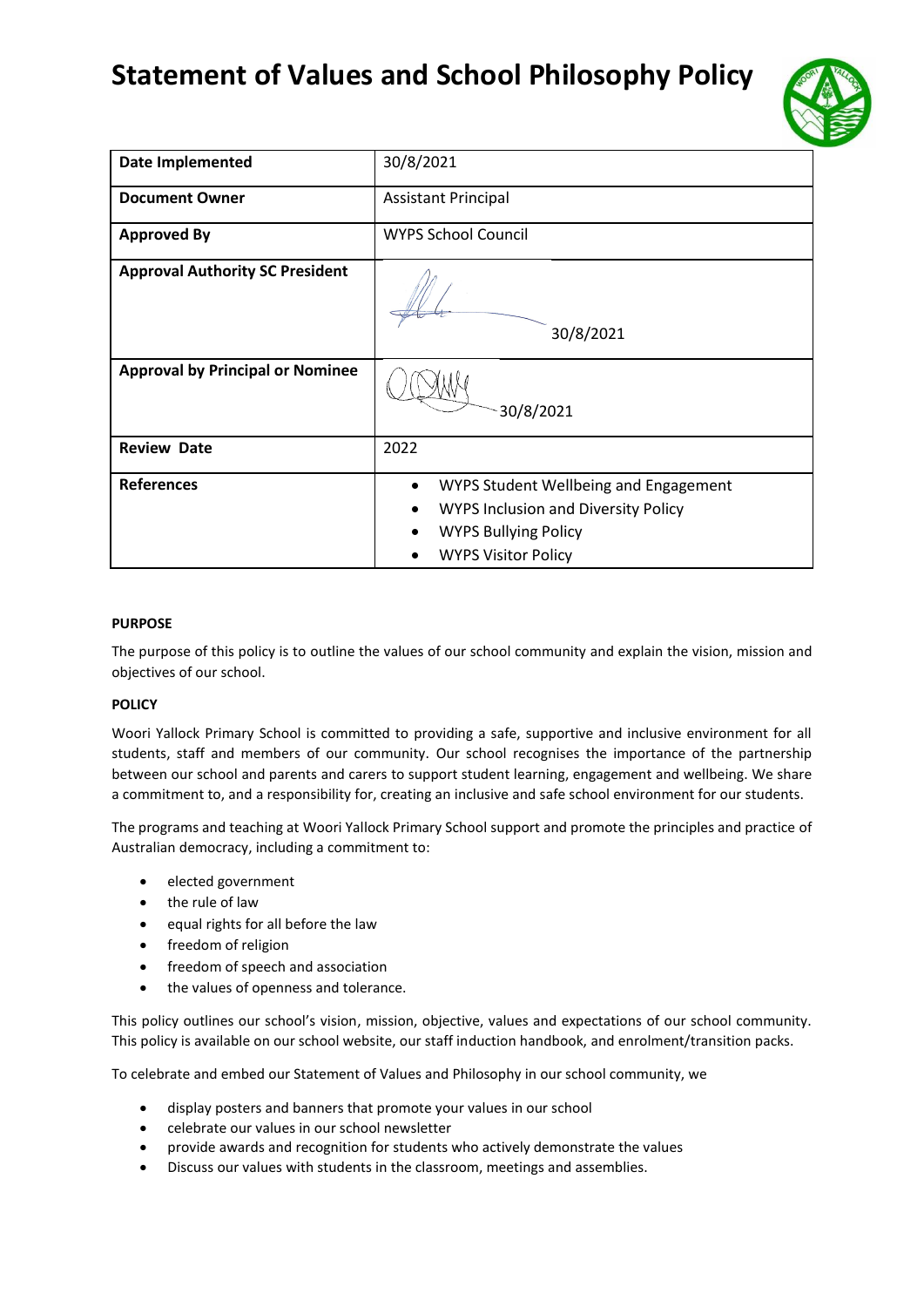# **VISION**

Woori Yallock Primary School's vision is that through a comprehensive curriculum, personalised learning, exceptional teaching and high expectations we ensure that when students graduate, all opportunities in life will be open to them. This will be provided in a safe and supportive environment that promotes life long learning.

#### **MISSION**

Woori Yallock Primary School's mission is to enable all learners' access to learning through the provision of:-

- differentiated, in-depth and cohesive learning programs aligned to year level content and achievement standards informed by the Victorian Curriculum
- highly effective teachers, focused on improving student outcomes, through their commitment to ongoing professional development, quality teaching, evidence based practices, coaching, mentoring and collaboration
- a quality inclusive learning environment that is responsive to student voice
- enriching, engaging resources that allow for learning of global issues
- opportunities for community and parents to participate in learning and decision making partnerships.

#### **OBJECTIVE**

Woori Yallock Primary School's objective is to provide an inclusive, rigorous learning environment that challenges and engages our students to grow as passionate learners. The school seeks to develop motivated, creative and independent learners who demonstrate strong social values and whose leadership, resilience and self-esteem is evident when interacting with the community.

The school provides a comprehensive curriculum with a strong focus on literacy and numeracy.

# **VALUES**

Woori Yallock Primary School's values are High Expectations and Respect.

*We respect ourselves, our school and each another, and understand that our attitudes and behaviours have an impact on the people around us.* 

*We have high expectations of ourselves and others. We strive for excellence, which means trying our hardest and doing our best.*

#### **BEHAVIOURAL EXPECTATIONS**

Woori Yallock Primary School acknowledges that the behaviour of staff, parents, carers and students has an impact on our school community and culture. We acknowledge a shared responsibility to create a positive learning environment for the children and young people at our school.

As principals and school leaders, we will:

- model positive behaviour and effective leadership
- communicate politely and respectfully with all members of the school community
- work collaboratively to create a school environment where respectful and safe behaviour is expected of everyone
- behave in a manner consistent with the standards of our profession and meet core responsibilities to provide safe and inclusive environments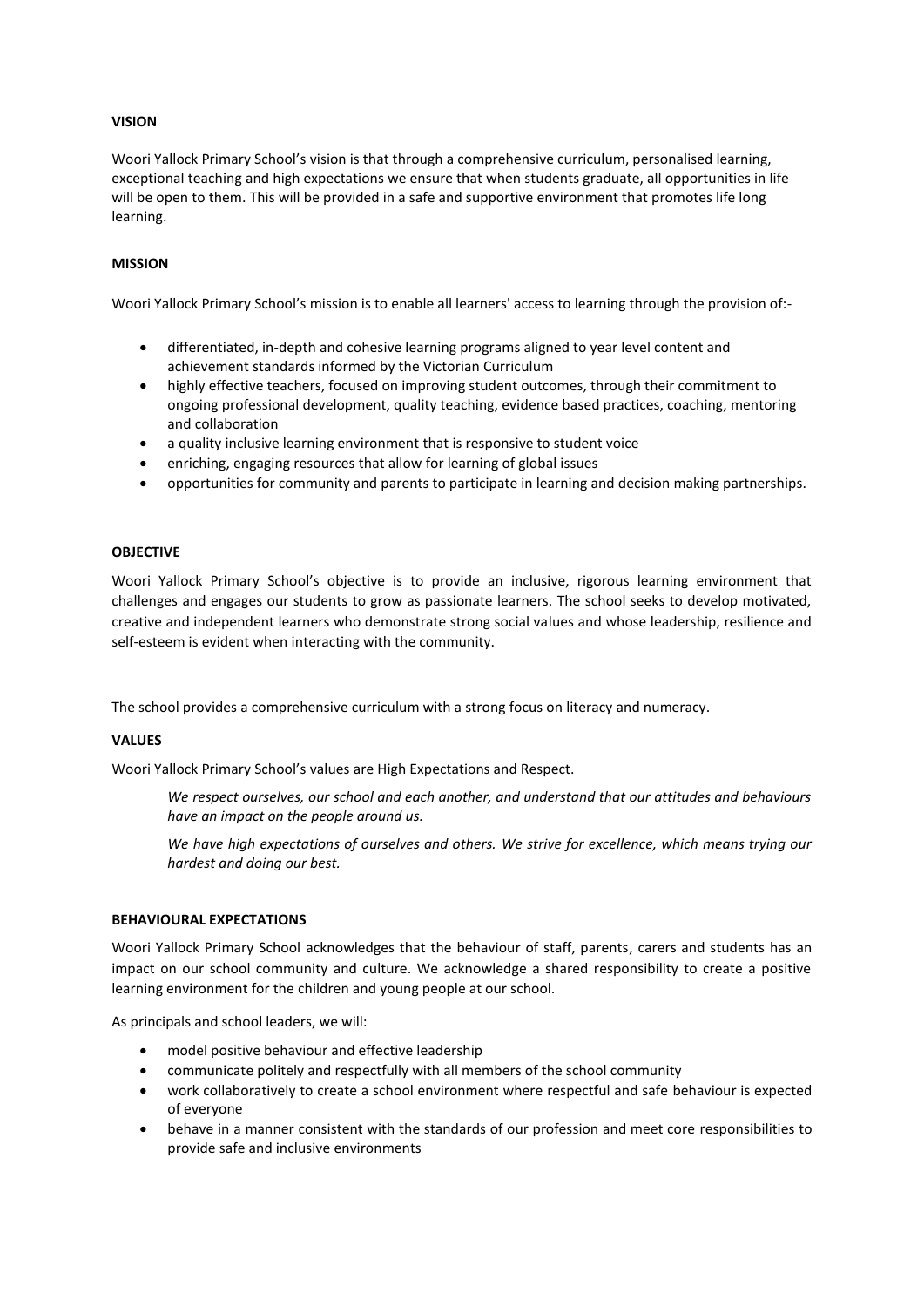- plan, implement and review our work to ensure the care, safety, security and general wellbeing of all students at school
- identify and support students who are or may be at risk
- do our best to ensure every child achieves their personal and learning potential
- work with parents to understand their child's needs and, where necessary, adapt the learning environment accordingly
- respond appropriately when safe and inclusive behaviour is not demonstrated and implement appropriate interventions and sanctions when required
- inform parents of the school's communication and complaints procedures
- ask any person who is acting in an offensive, intimidating or otherwise inappropriate way to leave the school grounds.

As teachers and non-teaching school staff, we will:

- model positive behaviour to students consistent with the standards of our profession
- communicate politely and respectfully with all members of the school community
- proactively engage with parents about student outcomes
- work with parents to understand the needs of each student and, where necessary, adapt the learning environment accordingly
- work collaboratively with parents to improve learning and wellbeing outcomes for students with additional needs
- communicate with the principal and school leaders in the event we anticipate or face any tension or challenging behaviours from parents
- treat all members of the school community with respect.

As parents and carers, we will:

- model positive behaviour to our child in the following forms but not limited to: personally, electronically, using social media and in the wider community.
- communicate politely and respectfully with all members of the school community in the following forms but not limited to: personally, electronically, using social media and in the wider community.
- ensure our child attends school on time, every day the school is open for instruction
- take an interest in our child's school and learning
- work with the school to achieve the best outcomes for our child
- communicate constructively with the school and use expected processes and protocols when raising concerns
- support school staff to maintain a safe learning environment for all students
- follow the school's processes for communication with staff and making complaints
- treat all school leaders, staff, students, and other members of the school community with respect.

As students, we will:

- model positive behaviour to other students
- communicate politely and respectfully with all members of the school community in the following forms but not limited to: personally, electronically, using social media and in the wider community.
- comply with and model school values
- behave in a safe and responsible manner
- respect ourselves, other members of the school community and the school environment.
- actively participate in school
- not disrupt the learning of others and make the most of our educational opportunities.

As community members, we will:

- model positive behaviour to the school community in the following forms but not limited to: personally, electronically, using social media and in the wider community.
- treat other members of the school community with respect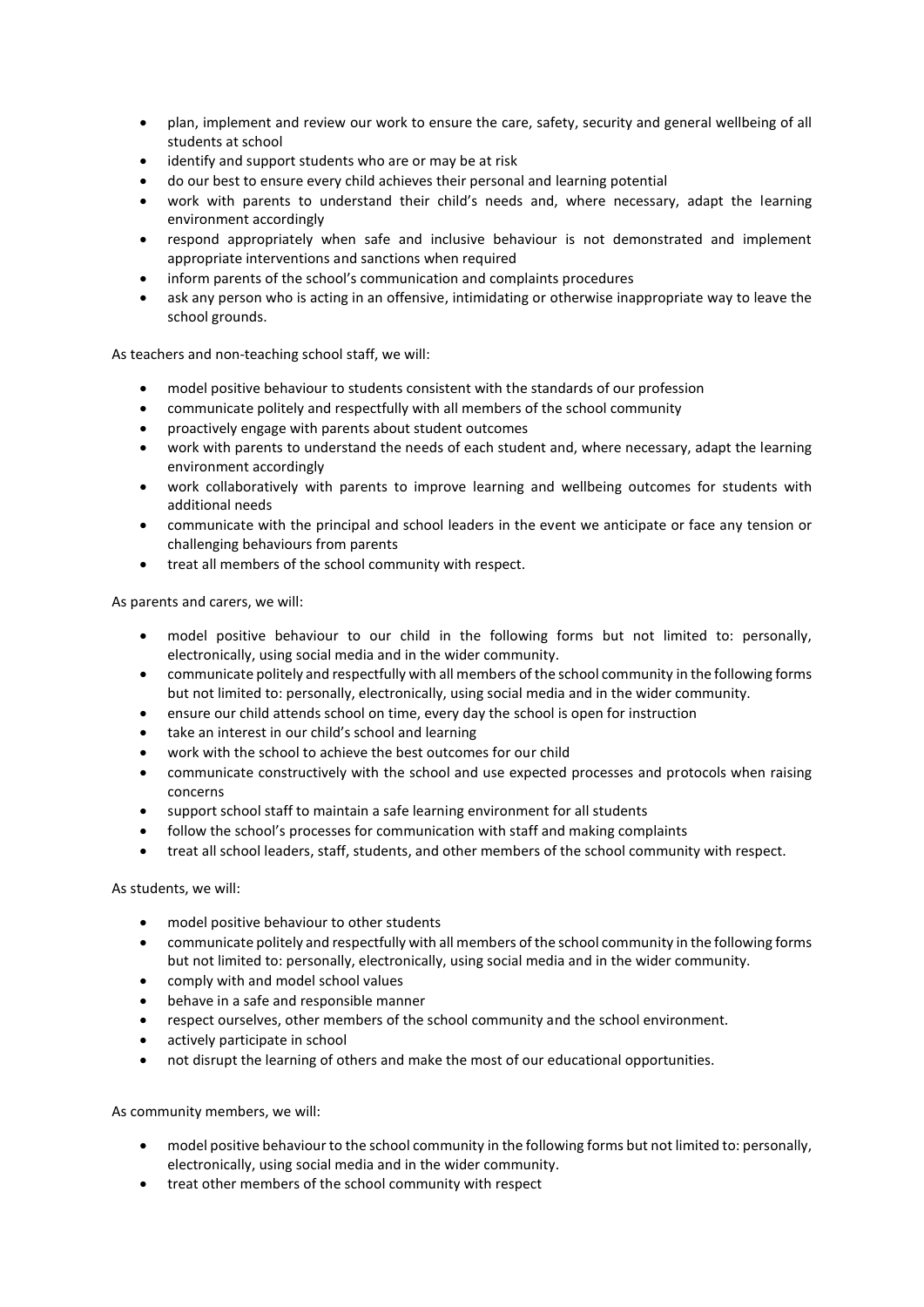- support school staff to maintain a safe and inclusive learning environment for all students
- utilise the school's processes for communication with staff and submitting complaints.

#### **UNREASONABLE BEHAVIOURS**

Schools are not public places, and the Principal has the right to permit or deny entry to school grounds (for more information, see our *Visitors Policy*).

Unreasonable behaviour that is demonstrated by school staff, parents, carers, students or members of our school community will not be tolerated at school, or during school activities.

Unreasonable behaviour includes:

- speaking or behaving in a rude, manipulative, aggressive or threatening way, either in person, via electronic communication or social media, or over the telephone
- the use or threat of violence of any kind, including physically intimidating behaviour such as aggressive hand gestures or invading another person's personal space
- sending demanding, rude, confronting or threatening letters, emails, social media or text messages
- sexist, racist, homophobic, transphobic or derogatory comments
- the use of social media or public forums to make inappropriate or threatening remarks about the school, staff or students.

Harassment, bullying, violence, aggression, threatening behaviour and unlawful discrimination are unacceptable and will not be tolerated at our school.

Unreasonable behaviour and/or failure to uphold the principles of this *Statement of Values and School Philosophy* may lead to further investigation and the implementation of appropriate consequences by the school Principal.

At the Principal's discretion, unreasonable behaviour may be managed by:

- requesting that the parties attend a mediation or counselling sessions
- implementing specific communication protocols
- written warnings
- conditions of entry to school grounds or school activities
- exclusion from school grounds or attendance at school activities
- reports to Victoria Police
- legal action

Inappropriate student behaviour will be managed in according with our school's *Student Wellbeing and Engagement Policy* and *Bullying Policy.*

Our *Statement of Values and School Philosophy* ensures that everyone in our school community will be treated with fairness and respect. In turn, we will strive to create a school that is inclusive and safe, where everyone is empowered to participate and learn.

# **School Governance (Democratic Principles)**

# *Source of Obligation*

The Victorian Registration Standards (sch 4 cl 1 and sch 8 cl 1) (CECV Guidelines ref 1.1 and 8.1) require that the programs of, and teaching at Woori Yallock Primary School must support and promote the principles and practice of Australian democracy.

These include a commitment to:

• elected government; and